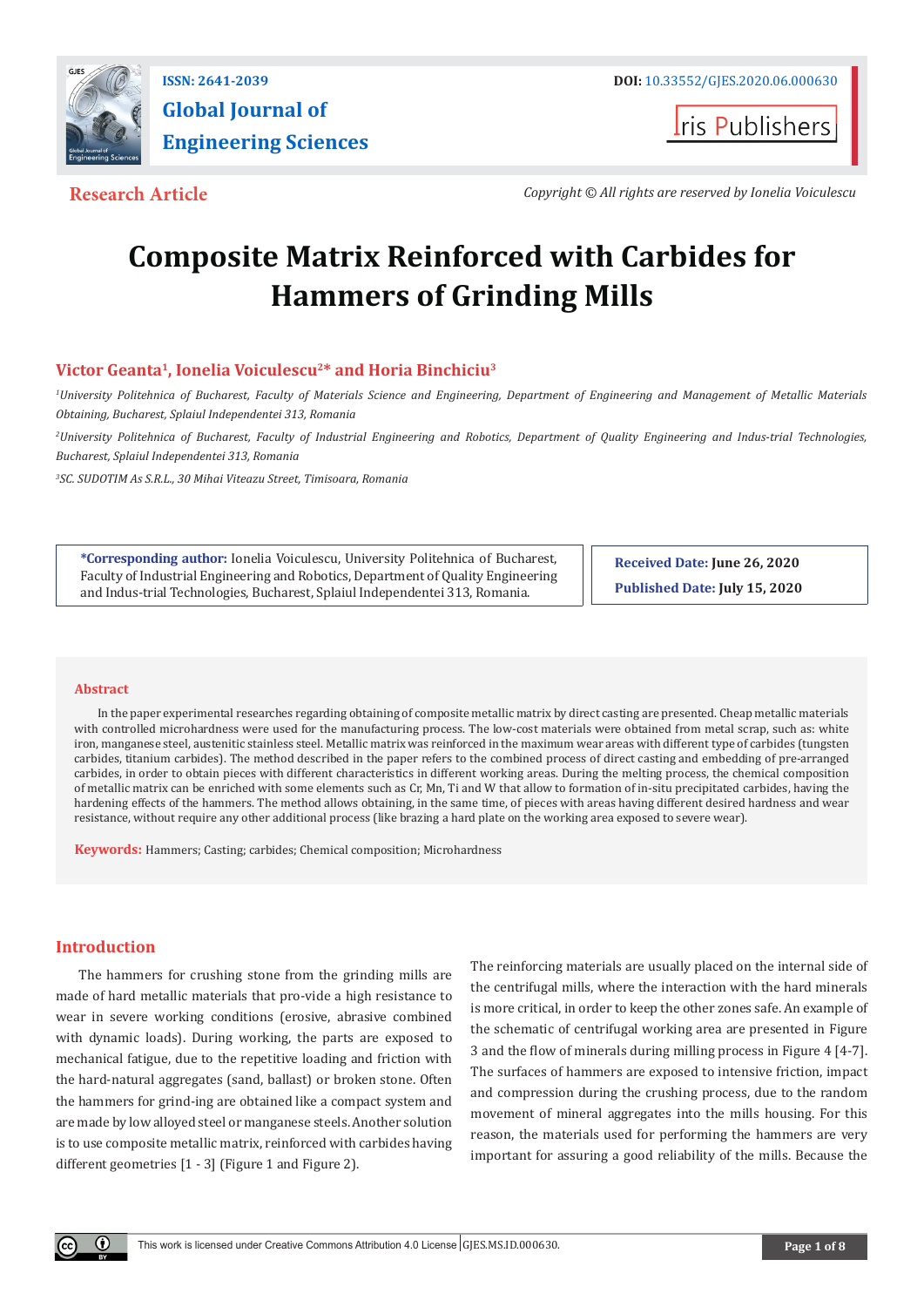hammers deterioration occurs rapidly as a result of the erosion of the active areas by wear processes, the main feature required in this application is the hardness of the material and the ability to withstand repeated impact [8-10]. The metallic matrix of the hammers can be obtained from various ferrous alloys, such as white cast iron, manganese steels, and martensitic cast steel or austenitic stainless steels. The choosing the optimum variant depends on the nature of the mineral aggregates (their hardness, tensile strength and corrosion resistance). Often, the hammers body is composed by

two different parts assembled with screws (Figure 4). The part that is less exposed to the wear process is made of homogenous metallic matrix while the part exposed to erosion is made of composite material (carbides reinforced composite plates or hard-faced plates). According to the procedures for monitoring the grinding processes, the integrity of the wear plates is checked periodically and the components whose geometry no longer corresponds to the correct functioning are replaced [10].



**Figure 1:** Hammer with brazed carbides plates [4].



**Figure 2:** Hammer with as-cast non-oriented carbides.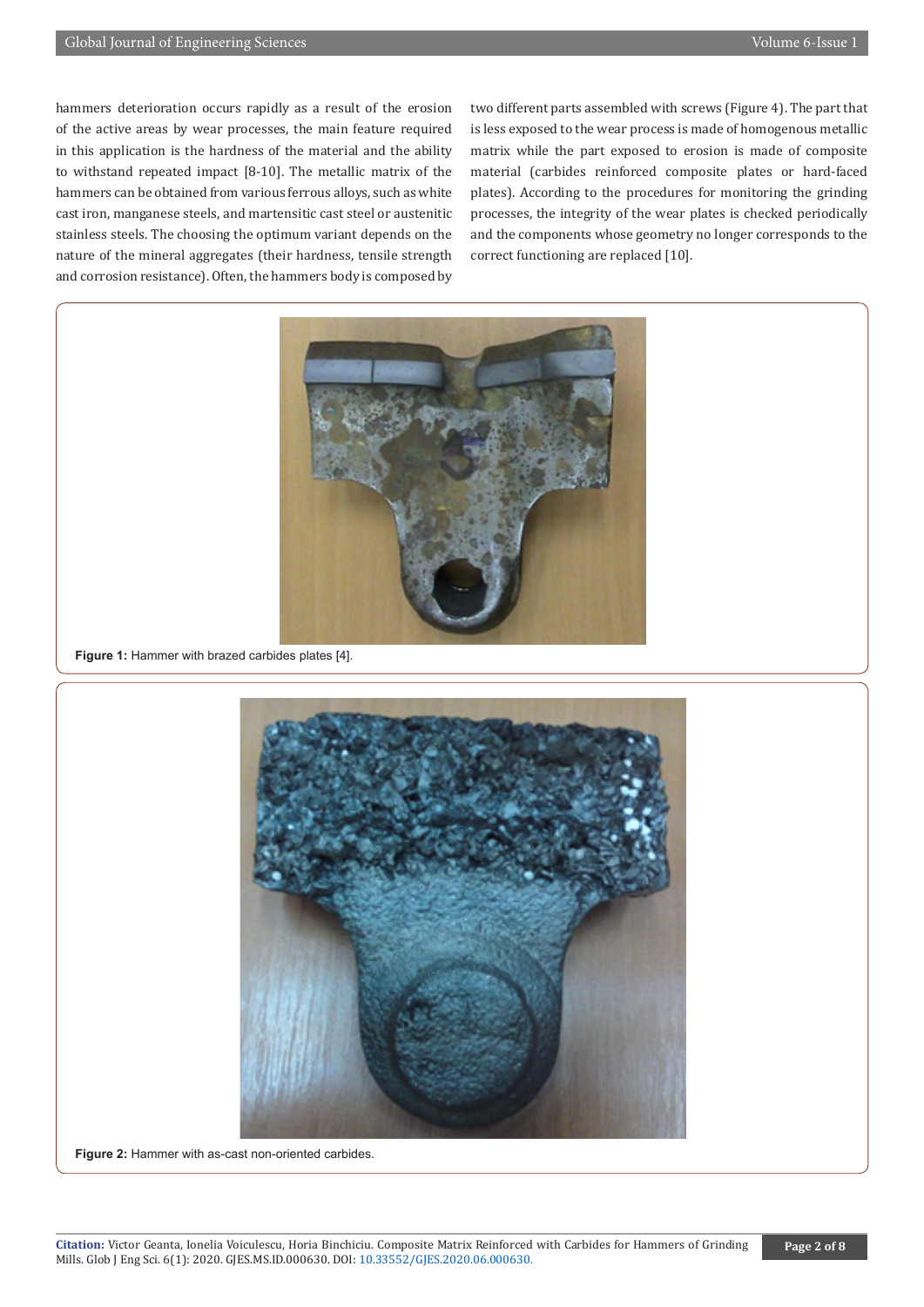

Another solution is to obtain the entire body of hammer by direct casting, performing reinforcing of the working area with carbides. The main problem is, in this case, to keep the carbides only in the desired areas and avoid the removal of them during flow of melt material [11-14]. The constructive design of the hammers must also take into account the possibility of being able to easily replace the worn parts [15-17]. For this reason, alternative solutions, such as performing a lot of spare parts, made by casting or by hard facing of used parts, often are considered [17-18]. The hard-metallic matrix obtaining is generally laborious. Direct casting process requires expensive alloying elements and often the materials become brittle. To obtain the correct geometry, subsequent machining operations using precision tools must be applied. Due to high hardness of the metallic matrix of crushing bodies often machining process is very difficult to be done, in order to good fasten hammers in the crusher.

In the paper an innovative solution for obtaining composite matrix reinforced with carbides are dis-cussed. This solution has been implemented in the case of hammers for grinding mills. In order to obtain the reinforcement area, the carbides were placed in the desired zone of the molding and then all the volume was impregnated by direct casting with liquid metallic material. After casting, the parts were machined in the mounting zone and were introduced in the crushing mill, for testing their ability to working. This solution allowed obtaining a reduction of manufacturing cost with more than 20%. The embedding efficiency of the carbides in

the metallic matrix has been studied by electron microscopy on broken parts. The microhardness measurement and mass loss have been performed to evaluate the effects of chemical composition on the metallic matrix hardening.

#### **Materials and Methods**

#### **Materials**

In order to manufacture wear resistant metal alloys matrix, in the induction furnace were used scrap of ferrous alloys. Ferrous metals were selected based on their chemical composition and then were cleaned by sandblasting. The ferrous alloy waste was then washed in 20% NaOH solution in H2O, then calcined in the oven at 950 °C for 1.5 hours, then cooled in water at 15 °C. After that, the materials were grinded at different granulometric size.

To establish the optimal chemical composition of the crusher hammer were proposed several techno-logical alternatives for different 9 alloys, such as: C = 0.10-0.80wt %, Si = 0.15-1.65wt%, Mn  $= 0.1 - 2.00$  wt %, Cr = 0.10-3.0 wt % and W = 0.01-0.70 wt %. For the phosphorus and sulfur contents no restrictions on composition was imposed, due to the metallic materials selected for experiments had concentrations of these elements in the range of 0.02 to 0.04wt%. As supplementary alloying elements were used chromium, manganese and tungsten (introduced by ferroalloys) due to their ability of car-bide formers and for metallic matrix hardening.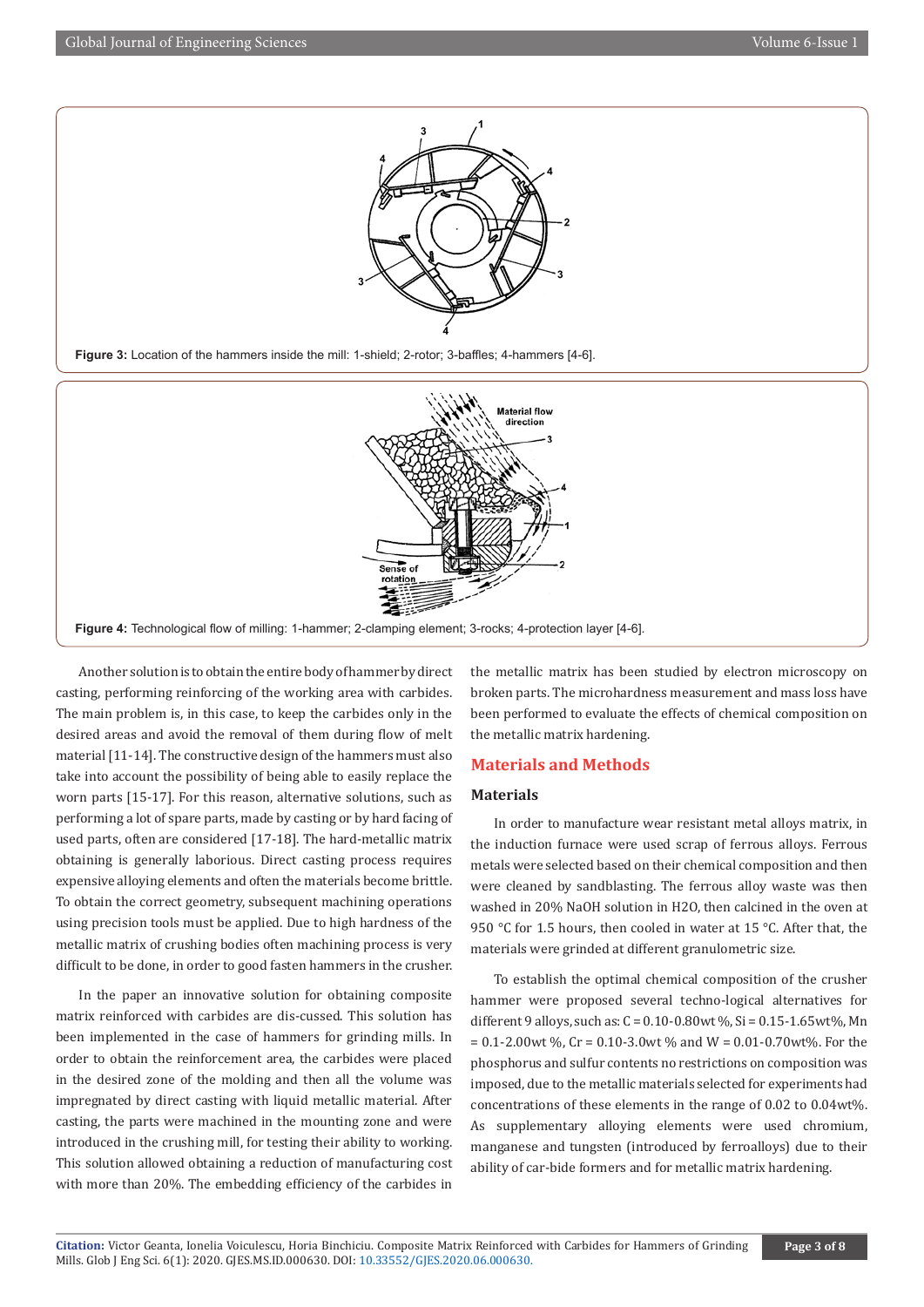#### **Equipment**

The experimental research on the obtainment of the metallic matrix of the hammers for centrifugal crusher was focused on its manufacturing by casting, using low alloyed steel. For adjust the chemical composition, cheap materials were used, as a way to reduce production costs. Steelmaking process was performed in an air induction furnace of 10 kg capacity, equipped with acid refractory lining, from ERAMET Laboratory from Politehnica University of Bucharest. The main technical characteristics of the induction furnace are nominal power of 40 kW; frequency of 4 kHz; voltage f 250 V; average time to develop a charge about 30 min. Crushing hammers made by casting of low-alloyed steel were analyzed in terms of chemical composition and microhardness. Chemical composition of the experimental samples was determined by optical emission spectrometry using a spark SPECTROMAX apparatus from ERAMET Laboratory from Politehnica University

of Bucharest. For testing the microstructure, a scanning electron microscope Inspect S equipped with EDAX Z2e analyzer has been used, while microhardness has been measured using Shimadzu HMV 2T hardness tester, all this equipment belonging to LAMET Laboratory from University Politehnica of Bucharest.

#### **Working procedure**

The manufacturing technology chosen for the obtainment of metal matrix for wear resistant crushing parts was a classic induction furnace melting procedure, which involves the following steps [12]: pre-paring the casting mold (Figure 5a); calculation of the chemical elements proportion and adjusting the metallic batch mass; weighing of the carbides and placing them into the working area (Figure 5b); melting the metallic material; pouring liquid metal in the casting mold (Figure 5c); cooling the parts; cut of and finishing parts (Figure 5d).



liquid metal casting; d) as-cast pieces.<br>
<u>liquid metal casting</u>; d) as-cast pieces. **Figure 5:** The main steps of hammer manufacturing technology. a) casting mold preparing; b) filling of the reinforcement area with carbides; c)

#### **Chemical composition**

After obtaining the hammers by casting process, the chemical compositions o

f the experimental metallic matrixes were determined by optical emission spectrometry and are presented in Table 1. Only the chemical elements from the matrix composition considered to have a significant influence on micro-hardness are mentioned. Phosphorus and sulfur proportions were not specifying, due to restrictions established for the raw materials.

Analyzing the dispersion of the results (in 3 different tests for each chemical composition), it was observed a good homogeneity of the chemical composition in metallic matrix of the hammers for centrifugal crushers, with low differences.

# **Microstructure**

Preparation for metallographic analysis of samples with different mechanical characteristics (carbides embedded in steel) is very difficult. Therefore, the representative areas obtained by breaking the hammers were examined. In the SEM microscopy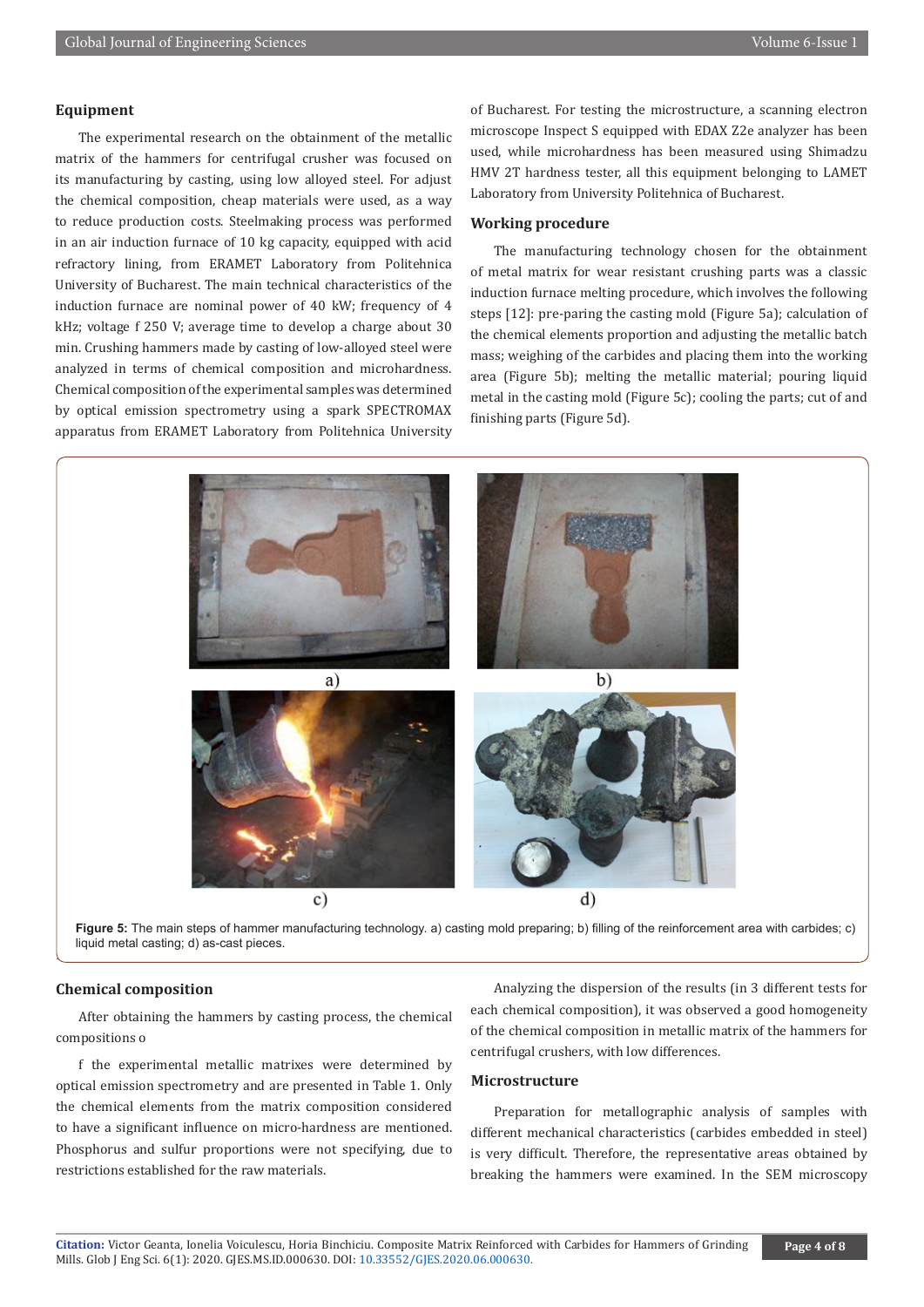images (Figure 6), it is observed how the carbides are partially embedded in the metallic steel matrix. These are well anchored; no cracks or crushes are observed. The carbides with average sizes between 500 microns and 1.2 mm were not crushed or dislocated during sampling operation, which shows that the casting infiltration process was adequate.



#### Figure 6: The aspect of areas with infiltrated carbide for samples H9 (a) and H4 (b).

# **Microhardness**

The microhardness HV0.2 determination was performed using a force of 1.9614 N and measurement time of 10s. The results obtained for the 9 different samples are presented in Table 2. The dispersion of the microhardness values is limited, which shows good homogeneity of the material. For a relatively good workability of material, without using special grinding tools, it is considered that the optimum hardness values must be below of 400...500 HV0.2 (equivalent to about 40-50 HRC).

| Sample         | Chemical composition, wt.% |      |      |      |                          |  |  |  |
|----------------|----------------------------|------|------|------|--------------------------|--|--|--|
|                | $\mathbf C$                | Si   | Mn   | cr   | W                        |  |  |  |
| H <sub>1</sub> | 0.25                       | 0.17 | 0.73 | 0.25 | 0.01                     |  |  |  |
| H <sub>2</sub> | 0.62                       | 0.16 | 1.62 | 1.16 | 0.09                     |  |  |  |
| H <sub>3</sub> | 0.12                       | 0.78 | 1.96 | 0.11 | 0.01                     |  |  |  |
| H 4            | 0.21                       | 0.23 | 0.09 | 0.93 | 0.62                     |  |  |  |
| H <sub>5</sub> | 0.47                       | 1.04 | 0.85 | 0.59 | 0.02                     |  |  |  |
| H 6            | 0.35                       | 0.76 | 1.89 | 2.76 | 0.23                     |  |  |  |
| H 7            | 0.45                       | 0.94 | 0.85 | 0.58 | $\overline{\phantom{a}}$ |  |  |  |
| H 8            | 0.76                       | 1.58 | 1.6  | 1.16 | $\overline{\phantom{a}}$ |  |  |  |
| H 9            | 0.4                        | 0.65 | 0.92 | 0.65 | 0.28                     |  |  |  |

**Table 1:** Chemical composition of the metallic matrix.

**Table 2:** Microhardness values of metallic matrix.

| <b>Sample</b>  |     | Average values, HV0.2 |     |     |     |     |
|----------------|-----|-----------------------|-----|-----|-----|-----|
| H <sub>1</sub> | 210 | 211                   | 274 | 232 | 224 | 230 |
| H <sub>2</sub> | 498 | 506                   | 533 | 472 | 509 | 504 |
| H <sub>3</sub> | 421 | 376                   | 379 | 406 | 442 | 405 |
| H <sub>4</sub> | 186 | 244                   | 243 | 322 | 305 | 260 |
| H <sub>5</sub> | 454 | 418                   | 474 | 415 | 367 | 426 |
| H 6            | 848 | 794                   | 736 | 727 | 718 | 765 |
| H 7            | 359 | 326                   | 337 | 414 | 310 | 349 |
| H 8            | 412 | 436                   | 451 | 409 | 350 | 412 |
| H9             | 428 | 442                   | 453 | 420 | 437 | 436 |

From the point of view of wear resistance, the higher hardness expresses a better behavior in the grinding process. Analyzing the average microhardness values, results that only sample H6 are situated over the desired range, with value of the 765 HV0.2. Very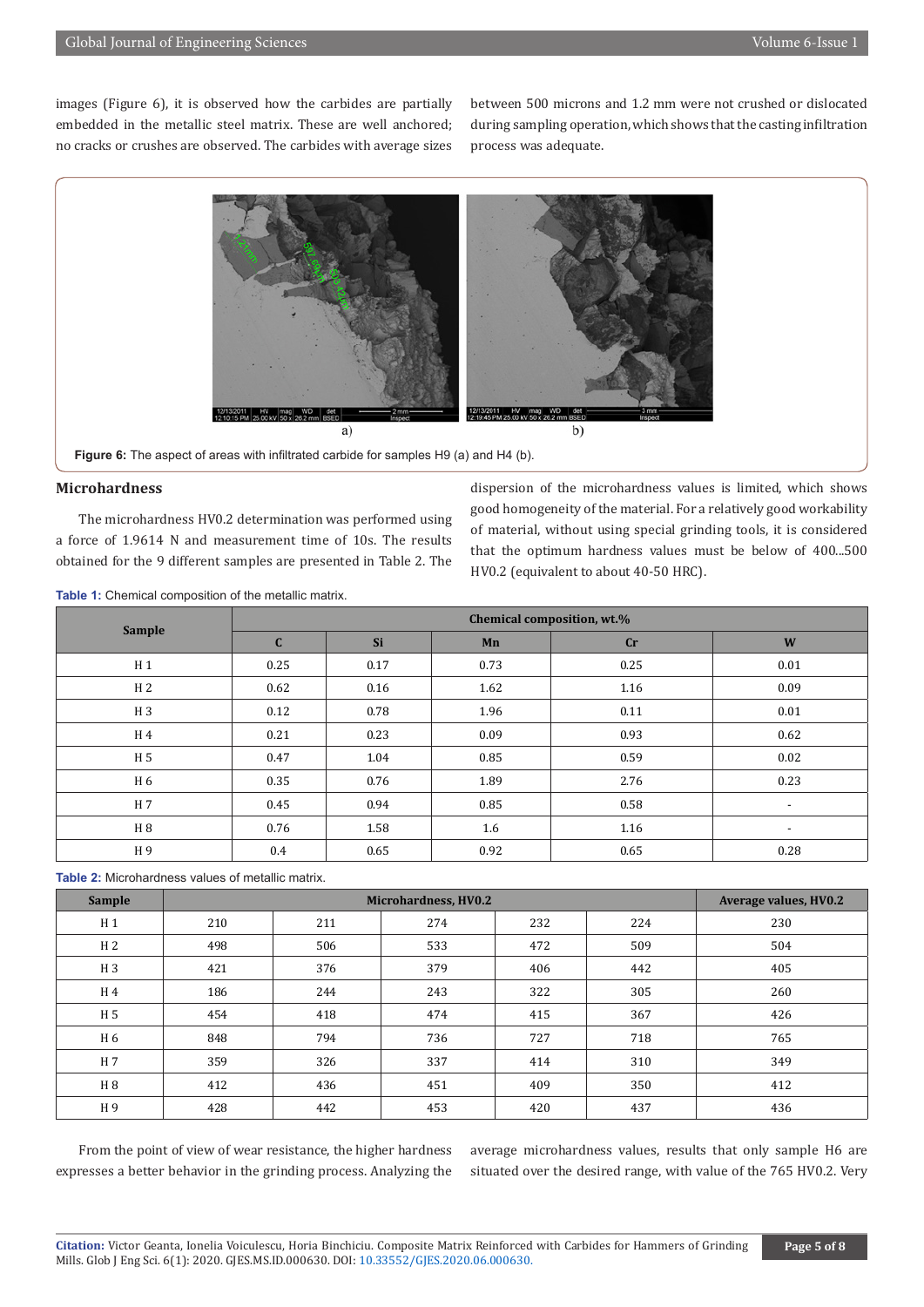low values of the hardness, obtained for the samples H1, H4 and H7, are in agreement with their chemical composition, in which the contents of C, Cr and Mn are lower compared to the other samples.

If the hardness values are below 400HV, the material will not be able to have a long service life. The hardening effects promoted by the chemical elements are cumulative (Figure 7). The dramatic increases in hardness were obtained in the case of sample H6 (765HV), which had the highest chromium (2.76wt% Cr) and manganese (1.89wt% Mn) content and an average content of C (0.35wt% C). Although it has a higher content of Mn (1.96wt% Mn), the H3 sample had a lower hardness value (405HV), due to the lower contents of C and Cr. Also, with the lowest content of Mn, even it had 0.93wt% Cr and higher content of W (0.62 wt%), sample H4 is situated in undesired domain of hardness (260 HV0.2).



#### **Mass loss by wear**

For the study of the mass losses due to abrasion wear, 4 samples were selected, respectively a sample from the base material with the highest hardness (H6) and 3 samples with embedded carbides, as follows: P1 - 100% Cr carbides, P2 - 50% Cr carbides and 50% W carbides and P3 - 100% W carbides. The samples were cut with metallographic abrasive discs and then embedded in the phenolic resin. The embedding was performed to allow correct contact between the parts and the abrasive material used for testing (SiC-impregnated metallographic abrasive paper and an average granulation of 320 µm). The abrasive paper was changed every 3 minutes of use, as this is the time for which the manufacturer guarantees the abrasive properties.

|                  | Measuring time [sec] |       |       |       |       |       |       |       |       |
|------------------|----------------------|-------|-------|-------|-------|-------|-------|-------|-------|
| Sample           | 60                   | 120   | 180   | 240   | 300   | 360   | 420   | 480   | 540   |
|                  | Mass loss, [g]       |       |       |       |       |       |       |       |       |
| Base material H6 | 0.034                | 0.038 | 0.059 | 0.19  | 0.228 | 0.302 | 0.361 | 0.431 | 0.503 |
| P <sub>1</sub>   | 0.014                | 0.018 | 0.025 | 0.056 | 0.061 | 0.063 | 0.072 | 0.116 | 0.148 |
| P <sub>2</sub>   | 0.013                | 0.015 | 0.021 | 0.053 | 0.059 | 0.061 | 0.068 | 0.112 | 0.128 |
| P <sub>3</sub>   | 0.009                | 0.011 | 0.013 | 0.028 | 0.035 | 0.041 | 0.052 | 0.064 | 0.085 |

**Table 3:** Mass losses of composite layers during the wear tests.

The samples were weighed at a time interval of 60 seconds to determine the mass losses arising from the abrasive effect. The mass loss testing was performed using an automatic planar grinder polisher Alpha Beta machine, equipped with Vector polisher head, which can ensure the individual pressing with equal force of 4 samples simultaneously. After the samples were embedded, part of the embed-ding resin was removed to expose only the surface of the hard particle layer. Before being tested for wear resistance, the samples were weighed using the KERN ABJ precision balance to determine their initial mass. The rotational speed of the grinding machine plate was kept constant (400 rpm/min), and the rotation

speed of the Vector head was 80 rpm/min, the inversed rotation of the head being per-formed to increase the wear effect. Each sample body was pressed with a constant force of 53.4N. The values of the mass losses measured during the wear tests are presented in Table 3.

Most of the values of the mass losses are less than 0.1g. The correlation between the values of micro-hardness and the wear resistance in the case of a certain type of wear depends very much on the effect of the superficial deformations that occur in the contact area. Thus, it can be considered that the micro-hardness of a carbide layer is a valid indicator regarding its wear resistance.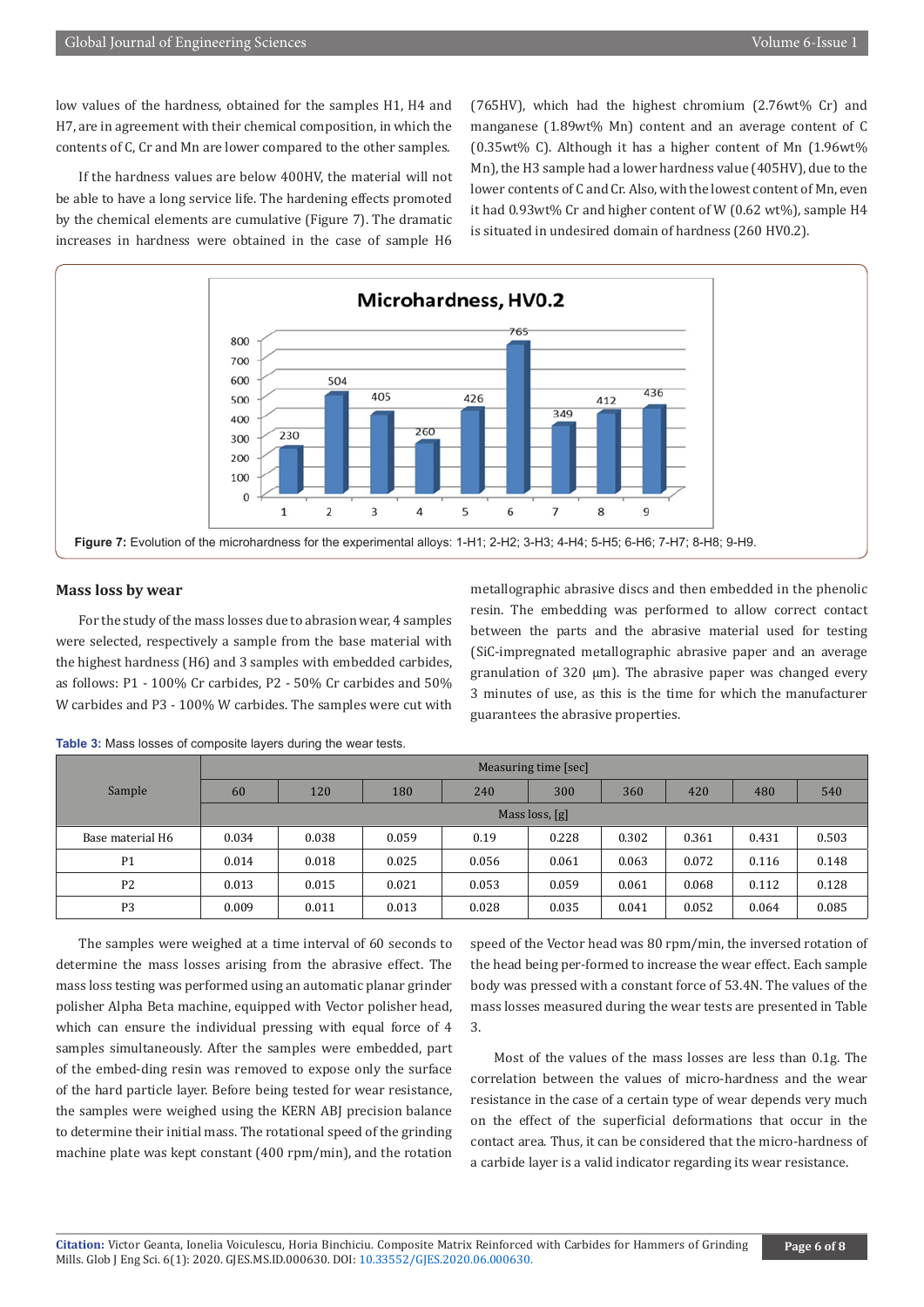Using Weistrass approximation theorem and the "smallest squares" method for interpolation, has been obtained equation (1) for describing the evolution of mass losses and equation (2) for describing the evolution of the hardness of the layers.

 $P = -0$   $-4 \cdot M^{3} + 6 \cdot 0^{4} \cdot M^{2} - 3.5 \cdot 0^{2} \cdot M^{2} + 0.1953$  (1)  $B = 1.772 \cdot H^{-3} - 3.6052 \cdot H^{-2} + 238.8257 \cdot H + 543.735$  (2)

Where: PM - mass loss [g] and HV is the layer Vickers hardness.

The percentage error calculated for the equation 1 and the actual profile of the mass loss values is in the range 3.75 ÷ 9.67%. In the case of equation 2 the percentage error is in the range 1.57 ÷ 8.64%, errors considered to be within acceptable limits. The wear resistance testing technique has led to obtaining information regarding mass losses in case of wear by dry abrasion. As result of analyze of the data shows in Table 3, the resistance to dry abrasive wear of the composite layers was 2 to 6 times higher than that of the base material (H6 sample). All the samples reinforced using carbides express a lower mass loss comparatively with base material. The best results have been obtained for the sample reinforced using only tungsten carbides (P3) and then for the sample having a mixture of WC and chromium carbides (P2).

### **Conclusion**

To improved design of the hammers used for mills, a metallic matrix with tungsten carbides embedded has been developed. The Fe-base designed metal matrix contains also other elements such as Mn, Cr, Si, Co, Ni, Al, Cu and P. Some of alloying elements lead to reduce of metal alloy melting point, to in-creasing the hardness, to improving of the wettability and flowing capacity of metal.

For a relatively easily mechanical working of the retention sills, is indicated a microhardness value situated in the range from 400 to 500 HV0.2, equivalent to 40 - 50 HRC.

The chemical composition of the hammer alloy was chosen so as to obtain the best hardness and machinability values. Thus, metallic matrix must contain a sufficiently high carbon content which can ensure the formation of carbides (about 0.5 wt. % C).

The microhardness values are influenced by the chemical element's combination and proportions, like (C + Mn, C + Cr, C + W,  $Mn + Cr$ ,  $Mn + W$ ,  $Cr + W$ ). The lowest microhardness values were obtained at low carbon content value (0.21%), combined with low content of  $(Mn + Cr)$  (in the case of sample H4). Values of microhardness situated in the desired field (504 HV0.2) was obtained for a carbon content of 0.62 wt. % and value of  $(Mn + Cr)$ content of 2.78 wt. %.

The microhardness value is low if the carbon content is insufficient, even for high cumulated content of  $(Cr + W)$ . The combined influence of  $(C + Mn + Cr, C + Mn + W, Mn + Cr + W)$ content is manifested by a continuous increase of hardness with

increasing of compositional values. The optimal combinations for Mn, Cr and C are relatively equal, inside the intervals from 1.6 to 1.96 wt. % Mn, 1.16 to 2.76 wt. % Cr and 0.21 to 0.78 wt. % C, the carbon content being crucial.

#### **Acknowledgment**

The research work was financially supported by the Romanian National Program for Research in the framework of the Project No. PCCA 209/2012 "Composite structures resistant to dynamic loadings applied at high deformation speeds used in the field of collective protection – HEAMIL" and by a grant of the Romanian Ministry of Research and Innovation, CCCDI – UEFISCDI, project number PN-III-P1-1.2-PCCDI-2017-0239/20 PCCDI 2018, " Individual and collective protection systems for the military domain based on high entropy alloy - HEAPROTECT", within PNCDI III.

#### **Conflict of Interest**

No conflict of interest.

#### **References**

- 1. Sujit KD, Shobhana D, Avimanyu D (2013) Commination features in an impact hammer mill. Powder Technology. 235: 914-920.
- 2. [Olawale JO, Ibitoye SA, Shittu MD \(2013\) Work hardening behavior and](https://www.scielo.br/scielo.php?pid=S1516-14392013005000144&script=sci_arttext) [microstructural analysis of failed austenitic manganese steel crusher](https://www.scielo.br/scielo.php?pid=S1516-14392013005000144&script=sci_arttext) [jaws, Materials Research 16\(6\): 1274-1281.](https://www.scielo.br/scielo.php?pid=S1516-14392013005000144&script=sci_arttext)
- 3. [Tiwary RK, Kalet M, Karmakar D, Bhakat AK \(2016\) Application of](http://article.sapub.org/10.5923.j.ijmee.20160502.02.html) [Improved Quality Abrasion Resistant Materials in Hammer Head and](http://article.sapub.org/10.5923.j.ijmee.20160502.02.html) [Screens for Coal and Coke Preparation Units of Integrated Steel Plant.](http://article.sapub.org/10.5923.j.ijmee.20160502.02.html) [International Journal of Metallurgical Engineering 5\(2\): 25-30.](http://article.sapub.org/10.5923.j.ijmee.20160502.02.html)
- 4. Geanta V, Voiculescu I, Stefanoiu R, Binchiciu R, Negriu RM (2012) Retention threshold for centrifugal crushers, Patent no. RO 125587/2012.
- 5. US Patent 3970257/1976.
- 6. J Rodriguez, D Rodriguez (1990) Tip holder for mineral breake. US Patent Number 4910188.
- 7. [Nikolov S \(2004\) Modeling and simulation of particle breakage in](https://www.sciencedirect.com/science/article/abs/pii/S0301751604000560) [impact crushers. International Journal of Mineral Processing 74\(10\):](https://www.sciencedirect.com/science/article/abs/pii/S0301751604000560) [S219-S225.](https://www.sciencedirect.com/science/article/abs/pii/S0301751604000560)
- 8. [Sare IR \(1983\) Repeated impact-abrasion of ore-crushing hammers.](https://www.sciencedirect.com/science/article/abs/pii/0043164883900352) [Wear 87\(2\): 207-225.](https://www.sciencedirect.com/science/article/abs/pii/0043164883900352)
- 9. Teeri T, Kuokkala VT, Siitonen P, Kivikyto P, Liimatainen J (2006) Impact wear in mineral crushing. Proc. Estonian Acad Sci Eng 12(4): 408-418.
- 10. Hesham AF, Yasser MA, Tarek HAM, Hanafi AR (2015) Redesign and manufacture an impact crusher hammer mill using advanced iron casting. Global Journal of Advanced Research 2(7): 1196-1209.
- 11. Voiculescu I, Geanta V, Stefanoiu R, Patroi D, Binchiciu H (2013) Influence of the Chemical Composition on the Microstructure and Microhardness of AlCrFeCoNi High Entropy Alloy. Rev Chim Bucharest 64(12): 1441- 1444.
- 12. Geanta V, Stefanoiu R, Voiculescu I (2011) Experimental Researches on the Graphite Particles Dissolution during Injection Process in Ferrous Metallic Melts. Rev chim Bucharest 65(1): 94-97.
- 13. N Makrides, EA Stephenson (1982) Cast part with compact, wearresistant parts and process for manufacturing such a part. Patent application, No. 8207233, France.
- 14. GM Terrenzio (1986) Impeller assembly for an impact crusher. US Patent Number 4577806.